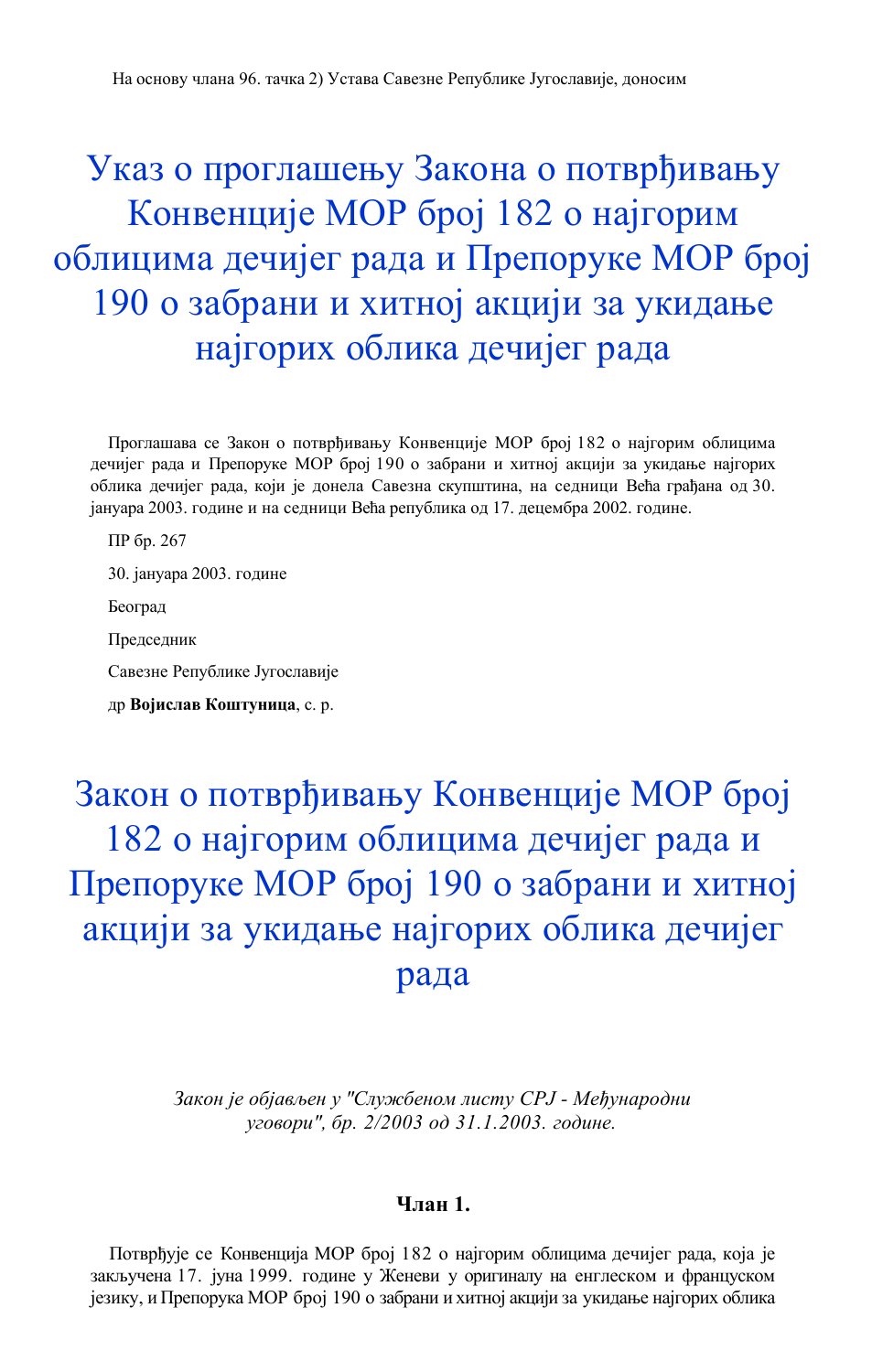дечијег рада, која је закључена 1. јуна 1999. године у Женеви, у оригиналу на енглеском језику.

# **Члан 2.**

Текст Конвенције и Препоруке у оригиналу на енглеском језику и у преводу на српски језик гласи:

**Convention 182**

# CONVENTION CONCERNING THE PROHIBITION AND IMMEDIATE ACTION FOR THE ELIMINATION OF THE WORST FORMS OF CHILD LABOUR

The General Conference of the International Labour Organization,

Having been convened at Geneva by the Governing Body of the International Labour Office, and having met in its 87th Session on 1 June 1999, and

Considering the need to adopt new instruments for the prohibition and elimination of the worst forms of child labour, as the main priority for national and international action, including international cooperation and assistance, to complement the Convention and the Recommendation concerning Minimum Age for Admission to Employment, 1973, which remain fundamental instruments on child labour, and

Considering that the effective elimination of the worst forms of child labour requires immediate and comprehensive action, taking into account the importance of free basic education and the need to remove the children concerned from all such work and to provide for their rehabilitation and social integration while addressing the needs the needs of their famillies, and

Recalling the resolution concerning the elimination of child labour adopted by the International Labour Conference at its 83rd Session in 1996, and

Recognizing that child labour is to a great extent caused by poverty and that the long-term solution lies in sustained economic growth leading to social progress, in particular poverty alleviation and universal education, and

Recalling the Convention on the Rights of the Child adopted by the United Nations General Assembly on 20 November 1989, and

Recalling the ILO Declaration of Fundamental Principles and Rights at Work and its Fallow-up, adopted by the International Labour Conference at its 86th Session in 1998, and

Recalling that some of the worst forms of child labour are covered by other international instruments, in particular the Forced Labour Convention, 1930, and the United Nations Supplementary Convention on the Abolition of Slavery, the Slave Trade, and Institutions and Practices Similar to Slavery, 1956, and

Having decided upon the adoption of certain proposals with regard to child labour, which is the fourth item on the agenda of the session, and

Having determined that these proposals shall take the form of an international Convention;

adopts this seventeenth day of June of the year one thousand nine hundred and ninety-nine the following Convention, which may be cited as the Worst Forms of Child Labour Convention, 1999.

# **Article 1**

Each Member which ratifies this Convention shall take immediate and effective measures to secure the prohibition and elimination of the worst forms of child labour as a matter of urgency.

# **Article 2**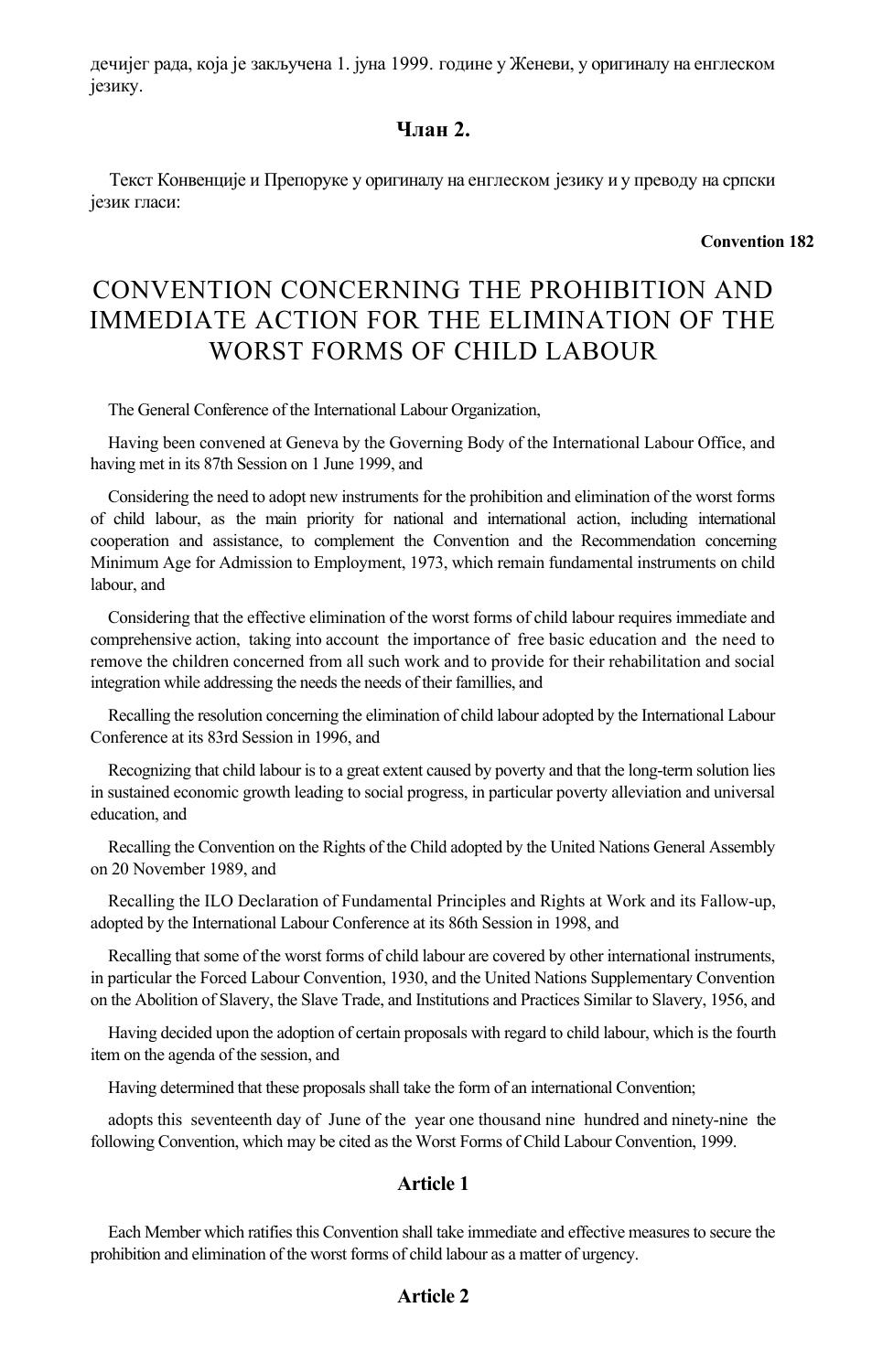For the purposes of this Convention, the term "child" shall apply to all persons under the age of 18.

#### **Article 3**

For the purposes of this Convention, the term "the worst forms of child labour" comprises:

(a) all forms of slavery or practices similar to slavery, such as the sale and trafficking of children, debt bondage and serfdom and forced or compulsory labour, including forced of compulsory recruitment of children for use in armed conflict;

(b) the use, procuring or offering of a child for prostitution, for the production of pornography or for pornographic performances;

(c) the use, procuring or offering a child for illicit activities, in particular for the production and trafficking of drugs as defined in the relevant international treaties;

(d) work which, by its nature or the circumstances in which it is carried out, is likely to harm the health, safety or morals of children.

### **Article 4**

1. The types of work referred to under Article 3(d) shall be determined by national laws or regulations or by the competent authority, after consultation with the organizations of employers and workers, concerned, taking into consideration relevant international standards, in particular Paragraph 3 and 4 of the Worst Forms of Child Labour Recommendation, 1999.

2. The competent authority, after consultation with the organizations of employers and workers concerned, shall identify where the types of work so determined exist.

3. The list of the types of work determined under paragraph 1 of this Article shall be periodically examined and revised as necessary, in consultation with the organizations of employers and workers concerned.

#### **Article 5**

Each Member shall, after consultation with employers' and workers' organizations, establish or designate appropriate mechanisms to monitor the implementation of the provisions giving effect to this **Convention** 

# **Article 6**

1. Each Member shall design and implement programmes of action to eliminate as a priority the worst forms of child labour.

2. Such programmes of action shall be designed and implemented in consultation with relevant government institutions and employers' and workers' organizations, taking into consideration the views of other concerned groups as appropriate.

#### **Article 7**

1. Each Member shall take all necessary measures to ensure the effective implementation and enforcement of the provisions giving effect to this Convention including the provision and application of penal sanctions or, as appropriate, other sanctions.

2. Each Member shall, taking into account the importance of education in eliminating child labour, take effective and time-bound measures to:

(a) prevent the engagement of children in the worst forms of child labour;

(b) provide the necessary and appropriate direct assistance for the removal of children from the worst form of child labour and for their rehabilitation and social integration;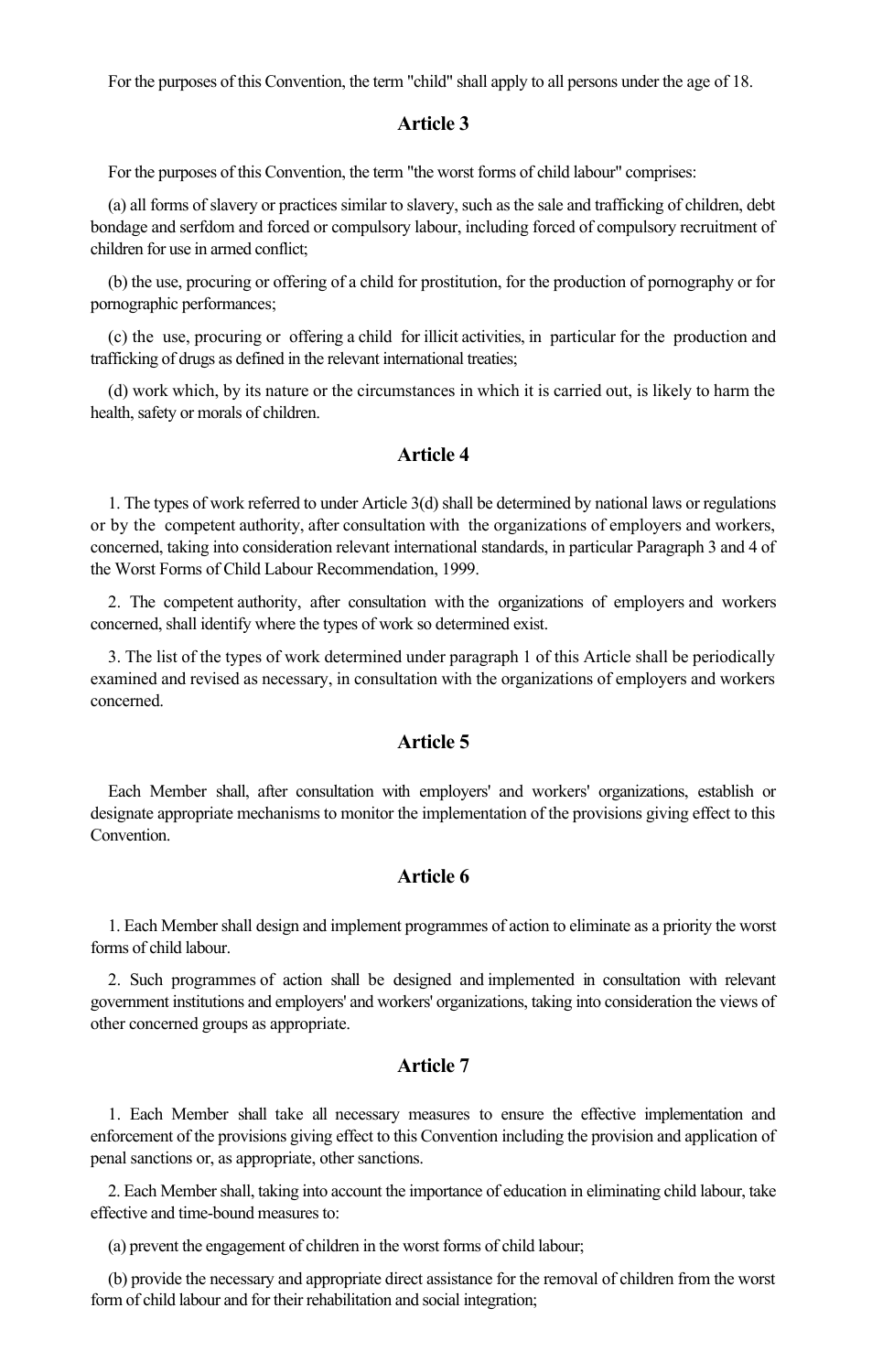(c) ensure access to free basic education, and, wherever possible and appropriate, vocational training, for all children removed from the worst forms of child labour;

(d) identify and reach out to children at special risk; and

(e) take account of the special situation of girls.

3. Each Member shall designate the competent authority responsible for the implementation of the provisions giving effect to this Convention.

#### **Article 8**

Members shall take appropriate steps to assist one another in giving effect to the provisions of this Convention through enhanced international cooperation and/or assistance including support for social and economic development, poverty eradication programmes and universal education.

#### **Article 9**

The formal ratifications of this Convention shall be communicated to the Director-General of the International Labour Office for registration.

#### **Article 10**

1. This Convention shall be binding only upon those Members of the International Labour Organization whose ratifications have been registered with the Director-General of the International Labour Office.

2. It shall come into force 12 months after the date on which the ratifications of two Members have been registered with the Director-General.

3. Thereafter, this Convention shall come into force for any Member 12 months after the date on which its ratification has been registered.

## **Article 11**

1. A Member which has ratified this Convention may denounce it after the expiration of ten years from the date on which the Convention first comes into force, by an act communicated to the Director-General of the International Labour Office for registration. Such denunciation shall not take effect until one year after the date on which it is registered.

2. Each Member which has ratified this Convention and which does not, within the year following the expiration of the period of ten years mentioned in the preceding paragraph, exercise the right of denunciation provided for in thin Article, will be bound for another period of ten years and, thereafter, may denounce this Convention at the expiration of cach period of ten years uner the terms provided for in this Article.

### **Article 12**

1. The Director-General of the International Labour Office shall notify all Members of the International Labour Organization of the registration of all ratifications and acts of denunciation communicated by the Members of the Organization.

2. Where notifying the Members of the Organizations of the registration of the second ratification, the Director-General shall draw the attention of the Members of the Organization to the date upon which the Convention shall come into force.

### **Article 13**

The Director-General of the International Labour Office shall communicate to the Secretary-General of the United Nations, for registration in accordance with article 102 of the Charter of the United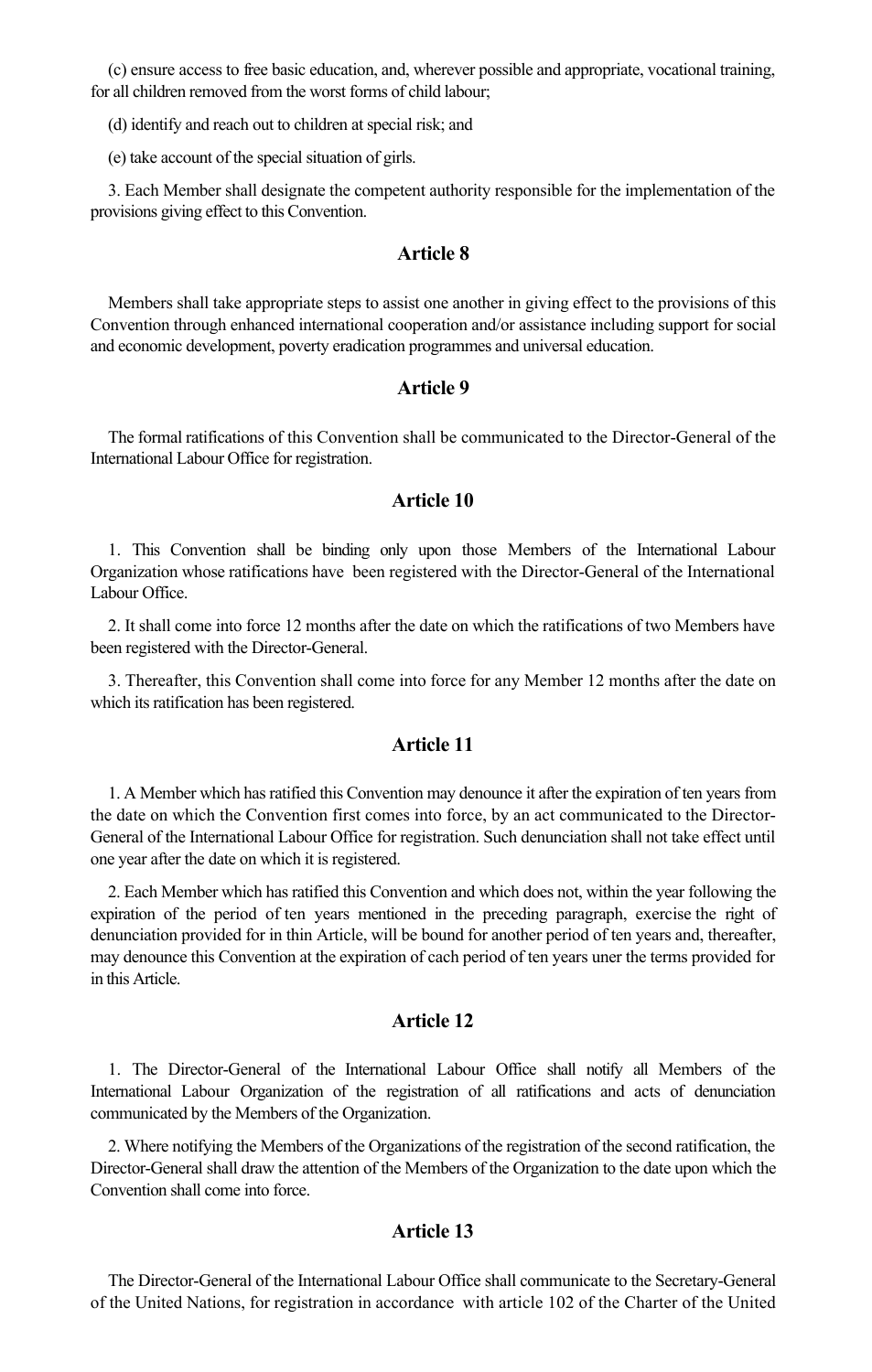Nations, full particulars of all ratifications and acts of denunciation registered by the Director-General in accordance with the provisions of the preceding Articles.

# **Article 14**

At such time as it may consider necessary, the Governing Body of the International Labour Office shall present to the General Conference a report on the working of this Convention and shall examine the desirability of placing on the agenda of the Conference the question of its revision in whole or in part.

# **Article 15**

1. Should the Conference adopt a new Convention revising this Convention in whole or in part, then, unless the new Convention otherwise provides -

(a) the ratification by a Member of the new Convention shall *ipso iure* involve the immediate denunciation of this Convention, notwithstanding the provisions of Article 11 above, if and when the new revising Convention shall have come into force;

(b) as from the date when the new revising Convention comes into force, this Convention shall cease to be open to ratification by the Members.

2. This Convention shall in any case remain in force in its actual form and content for those Members which have ratified it but have not ratified the revising Convention.

# **Article 16**

The English and French versions of the text of this Convention are equally authoritative.

The foregoing is the authentic text of the Convention unanimously adopted by the General Conference of the International Labour Organization during its Eighty-seventh Session which was held at Geneva and declared closed on 17 June 1999.

In faith whereof we have appended our signatures this eighteenth day on June 1999.

The next of the Convention as here presented is a true copy of the text authenticated by the signatures of the President of the International Labour Conference and of the Director-General of the International Labour Office.

For the Director-General of the International Labour Office

#### **Dominick Devlin**

Legal Adviser of the International Labour Office

#### **Recommendation 190**

# RECOMMENDATION CONCERNING THE PROHIBITION AND IMMEDIATE ACTION FOR THE ELIMINATION OF THE WORST FORMS OF CHILD LABOUR

The General Conference of the International Labour Organization,

Having been convened at Geneva by the Governing Body of the International Labour Office, and having met in its 87th Session on 1 June 1999, and

Having adopted the Worst Forms of Child Labour Convention, 1999, and

Having decided upon the adoption of certain proposals with regard to child labour, which is the fourth item on the agenda of the session, and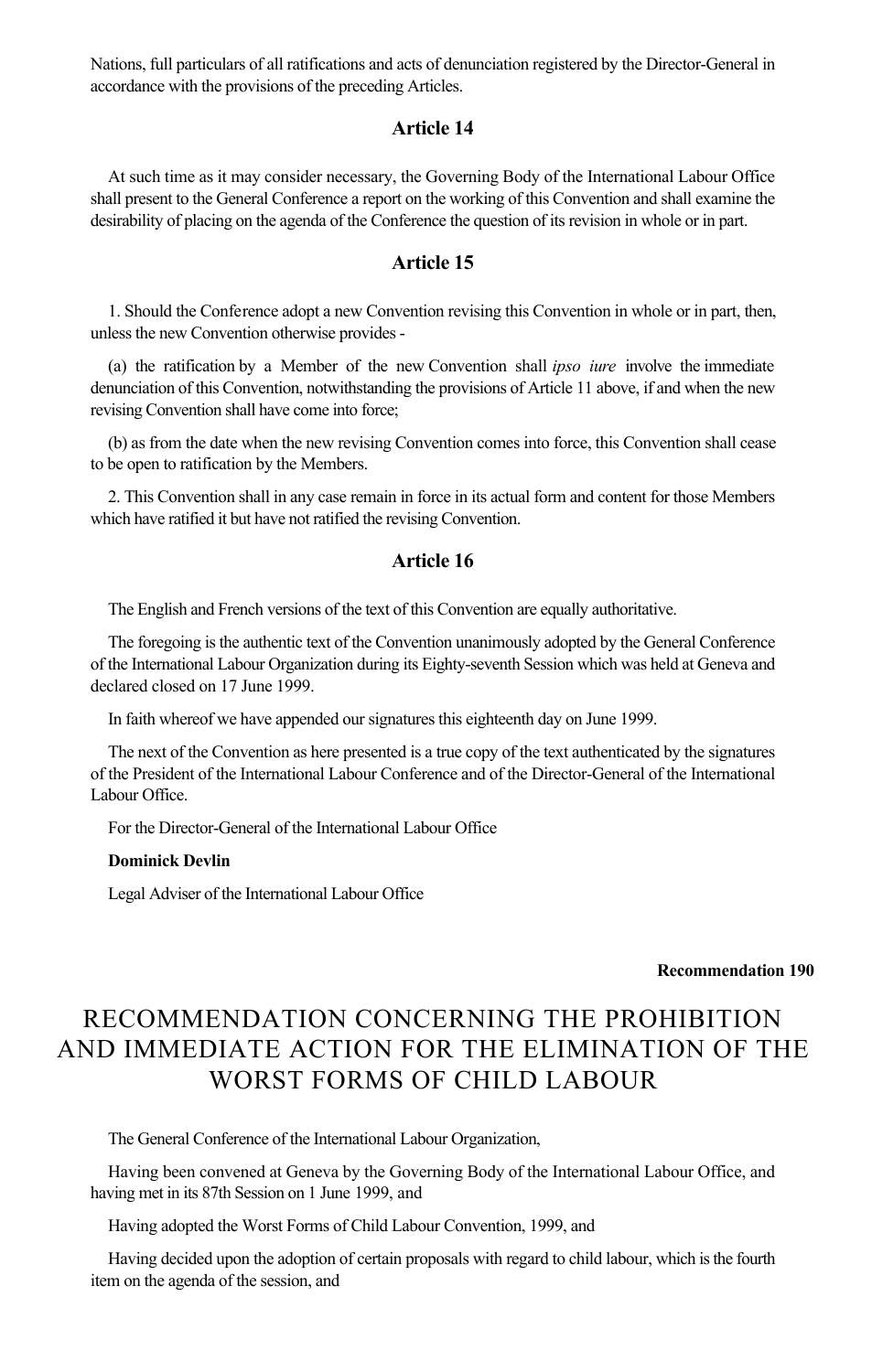Having determined that these proposals shall take the form of a Recommendation supplementing the Worst Forms of Child Labour Convention, 1999; adopts this seventeenth day of June of the year one thousand nine hundred and ninety-nine the following Recommendation, which may be cited as the Worst Forms of Child Labour Recommendation, 1999.

1. The provisions of this Recommendation supplement whose of the Worst Forms of Child Labour Convention, 1999 (hereafter referred to as "the Convention"), and should be applied in conjunction with them.

# **I. Programmes of action**

2. The programmes of action referred to in Article 6 of the Convention should be designed and implemented as a matter of urgency, in consultation with relevant government institutions and employers' and workers' organizations, taking into consideration the views of the children directly affected by the worst forms of child labour, their families and, as appropriate, other concerned groups committed to the aims of the Convention and this Recommendation. Such programmes should aim at, inter alia:

(a) identifying and denouncing the worst forms of child labour;

(b) preventing the engagement of children in or removing them from the worst forms of child labour, protecting them from reprisals and providing for their rehabilitation and social integration thorugh measures which address their educational, phiysical and psychological needs;

(c) giving special attention to:

(i) younger children;

(ii) the girl child;

(iii) the problem of hidden work situations, in which girls are at special risk;

(iv) other groups of children with special vulnerabilities or needs;

(d) identifying, reaching out to and working with communities where children are at special risk;

(e) informing, sensitizing and mobilizing public opinion and concerned groups, including children and their families.

# **II. Hazardous work**

3. In determining the types of work referred to under Article 3(d) of the Convention, and in identifying where they exist, consideration should be given, inter alia, to:

(a) work which exposes children to physical, psychological or sexual abuse;

(b) work underground, under water, at dangerous heights or in confined spaces;

(c) work with dangerous machinery, equipment and tools, or which involves the manual handling or transport of heavy loads;

(d) work in an unhealthy environment which may, for example, expose children to hazardous substances, agents or processes, or to temperatures, noise levels, or vibration damaging to their health;

(e) work under particularly difficult conditions such as work for long hours or during the night or work where the child is unreasonably confined to the premises of the employer.

4. For the types of work referred to under Article 3(d) of the Convention and Paragraph 3 above, national laws or regulations or the competent authority could, after consultation with the workers' and employers' organizations concerned, authorize employment or work as from the age of 16 on condition that the health, safety and morals of the children concerned are fully protected, and that the children have received adequate specific instruction or vocational training in the relevant branch of activity.

#### **III. Implementation**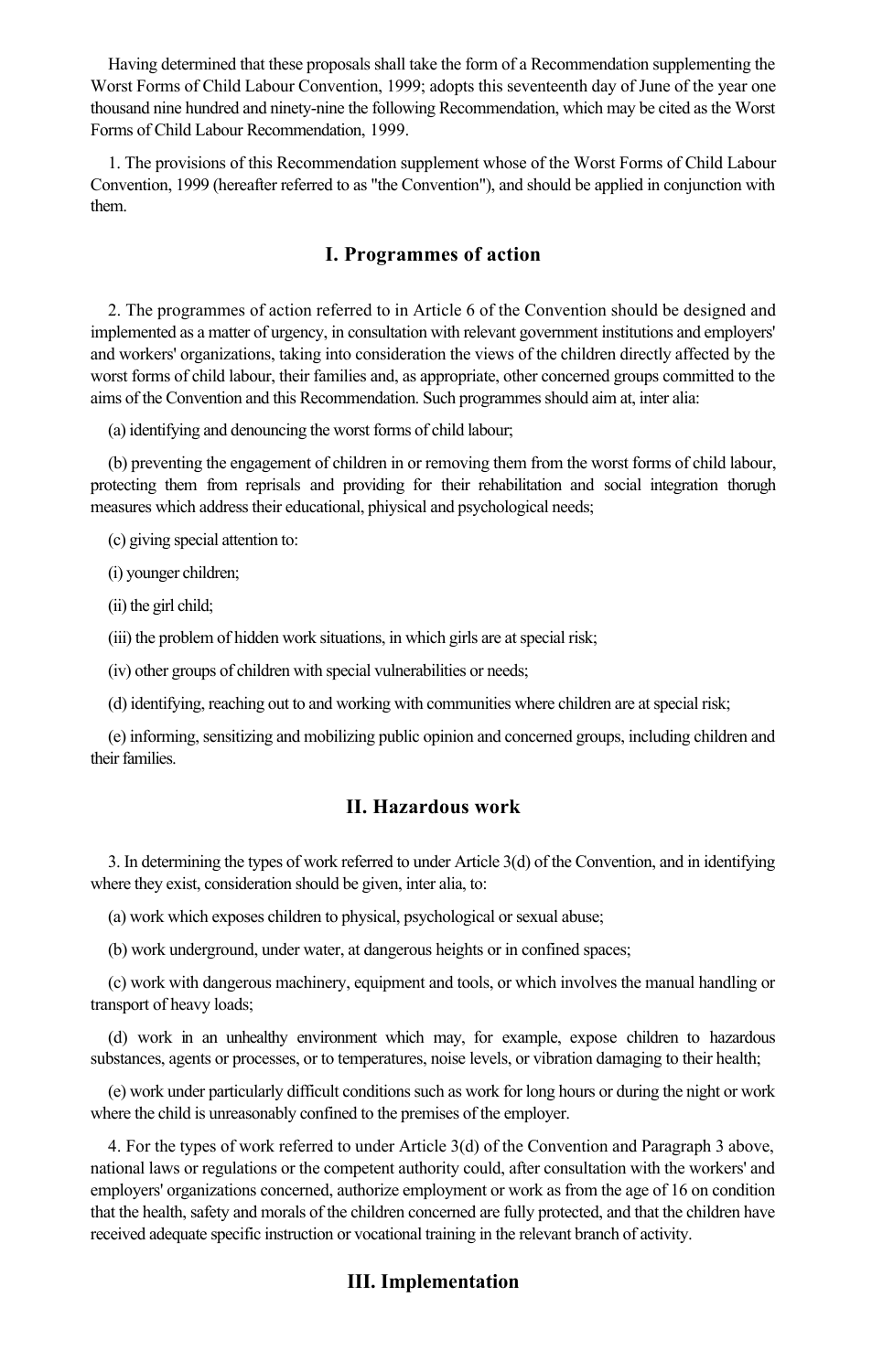5. (1) Detailed information and statistical data on the nature and extent of child labour should be compiled and kept up to date to serve as a basis for determining priorities for national action for the abolition of child labour, in particular for the prohibition and elimination of its worst forms as a matter of urgency.

(2) As far as possible, such information and statistical data should include data disaggregated by sex, age group, occupation, branch of economic activity, status in employment, school attendance and geographical location. The importance of an effective system of birth registration, including the issuing of birth certificates, should be taken into account.

(3) Relevant data concerning violations of national provisions for the prohibition and elimination of the worst forms of child labour should be compiled and kept up to date.

6. The compilation and processing of the information and data referred to in Paragraph 5 above should be carried out with due regard for the right to privacy.

7. The information compiled under Paragraph 5 above should be communicated to the International Labour Office on a regular basis.

8. Members should establish or designate appropriate national mechanisms to monitor the implementation of national provisions for the prohibition and elimination of the worst forms of child labour, after consultation with employers' and workers' organizations.

9. Members should ensure that the competent authorities which have responsibilities for implementing national provisions for the prohibition and elimination of the worst forms of child labour cooperate with each other and coordinate their activities.

10. National laws or regulations or the competent authority should determine the persons to be held responsible in the event of non-compliance with national provisions for the prohibition and elimination of the worst forms of child labour.

11. Members should, in so far as it is compatible with national law, cooperate with international efforts aimed at the prohibition and elimination of the worst forms of child labour as a matter of urgency by:

(a) gathering and exchanging information concerning criminal offences, including those involving international networks;

(b) detecting and prosecuting those involved in the sale and trafficking of children, or in the use, procuring or offering of children for illicit activities, for prostitution, for the production of pornography or for pornographic performances;

(c) registering perpetrators of such offences.

12. Members should provide that the following worst forms of child labour are criminal offences:

(a) all forms of slavery or practices similar to slavery, such as the sale and trafficking of children, debt bondage and serfdom and forced or compulsory labour, including forced of compulsory recruitment of children for use in armed conflict;

(b) the use, procuring or offering of a child for prostitution, for the production of pornography or for pornographic performances; and

(c) the use, procuring or offering of a child for illicit activities, in particular for the production and trafficking of drugs as defined in the relevant international treaties, or for activities which involve the unlawful carrying or use of firearms or other weapons.

13. Members should ensure that panalties including, where appropriate, criminal penalties are applied for violations of the national provisions for the prohibition and elimination of any type of work referred to in Article 3(d) of the Convention.

14. Members should also provide as a matter of urgency for other criminal, civil or administrative remedies, where appropriate, to ensure the effective enforcement of national provisions for the prohibition and elimination of the worst forms of child labour, such as special supervision of enterprises which have used the worst forms of child labour, and, in cases of persistent violation, consideration of temporary or permanent revoking of permits to operate.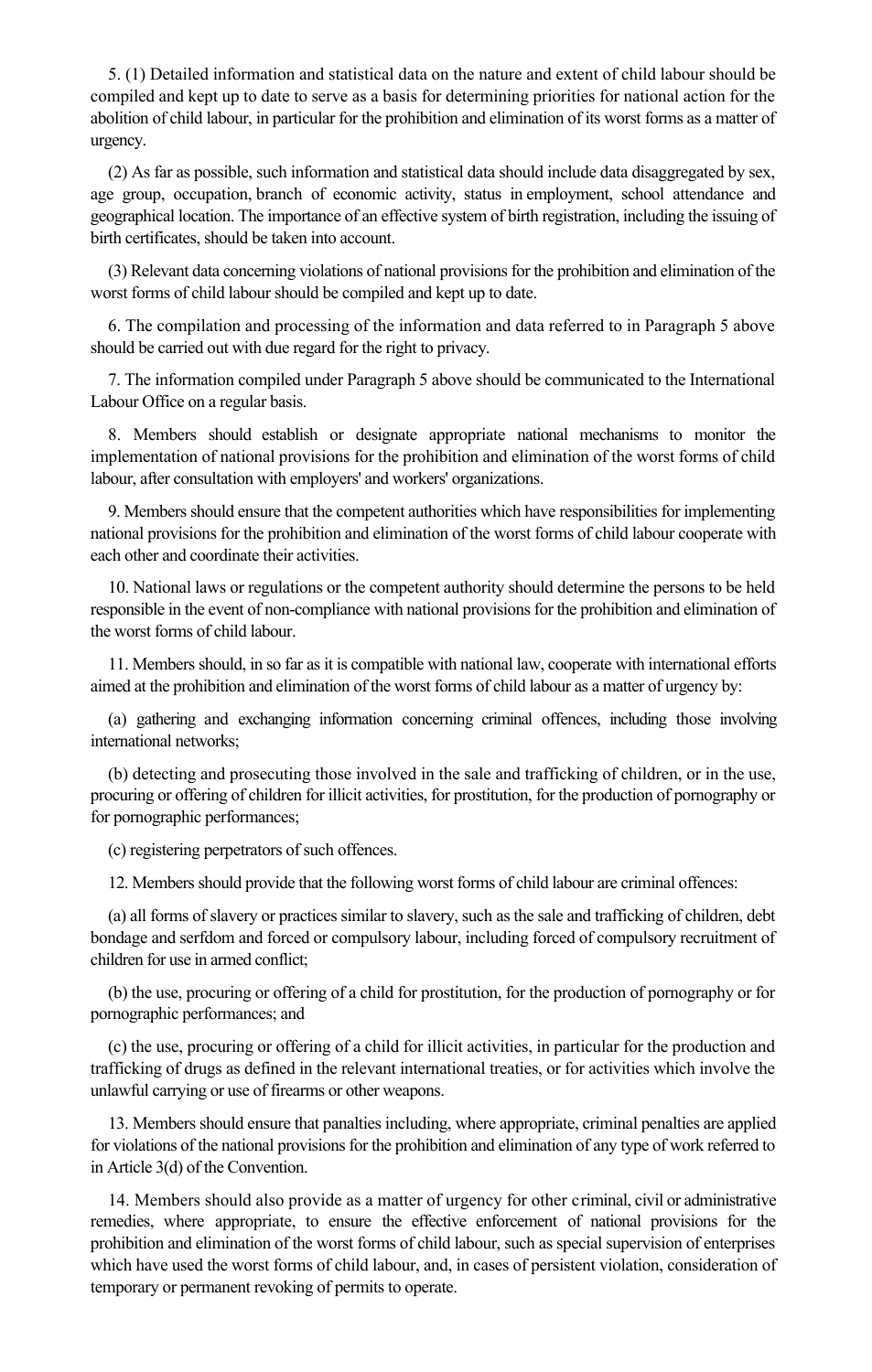15. Other measures aimed at the prohibition and elimination of the worst forms of child labour might include the following:

(a) informing, sensitizing and mobilizing the general public, including national and local political leaders, parliamentarians and the judiciary;

(b) involving and training employers' and workers' organizations and civic organizations;

(c) providing appropriate training for the government officials concerned, especially inspectors and law enforcement officials, and for other relevant professionals;

(d) providing for the prosecution in their own country of the Member's nationals who commit offences under its national provisions for the prohibition and immediate elimination of the worst forms of child labour even when these offences are committed in another country;

(e) simplifying legal and administrative procedure and ensuring that they are appropriate and prompt;

(f) encouraging the development of policies by undertakings to promote the aims of the Convention;

(g) monitoring and giving publicity to best practices on the elimination of child labour;

(h) giving publicity to legal or other provisions on child labour in the different languages or dialects;

(i) establishing special complaints procedures and making provisions to protect from discrimination and reprisals those who legitimately expose violations of the provisions of the Convention, as well as establishing helplines or points of contact and ombudspersons;

(j) adopting appropriate measures to improve the eductational infrastructure and the training of teachers to meet the needs of boys and girls;

(k) as far as possible, taking into account in national programmes of action:

(i) the need for job creation and vocational training for the parents and adults in the families of children working in the conditions covered by the Convention; and

(ii) the need for sensitizing parents to the problem of children working in such conditions.

16. Enhanced international cooperation and/or assistance among Members for the prohibition and effective elimination of the worst forms of child labour should complement national efforts and may, as appropriate, be developed and implemented in consultation with employers' and workers' organizations. Such international cooperation and/or assistance should include:

(a) mobilizing resources for national or international programmes;

(b) mutual legal assistance;

(c) technical assistance including the exchange of information;

(d) support for social and economic development, poverty eradication programmes and universal education.

For the Director-General

of the International Labour Office

**Dominick Devlin**

# КОНВЕНЦИЈА БР. 182 О НАЈГОРИМ ОБЛИЦИМА ДЕЧИЈЕГ РАДА, 1999.

Генерална конференција Међународне организације рада,

Сазвана у Женеви од стране Управног органа Међународне канцеларије рада, саставши се на свом 87. заседању 1. јуна 1999, и

Узимајући у обзир потребу да се усвоје нови инструменти за забрану и елиминацију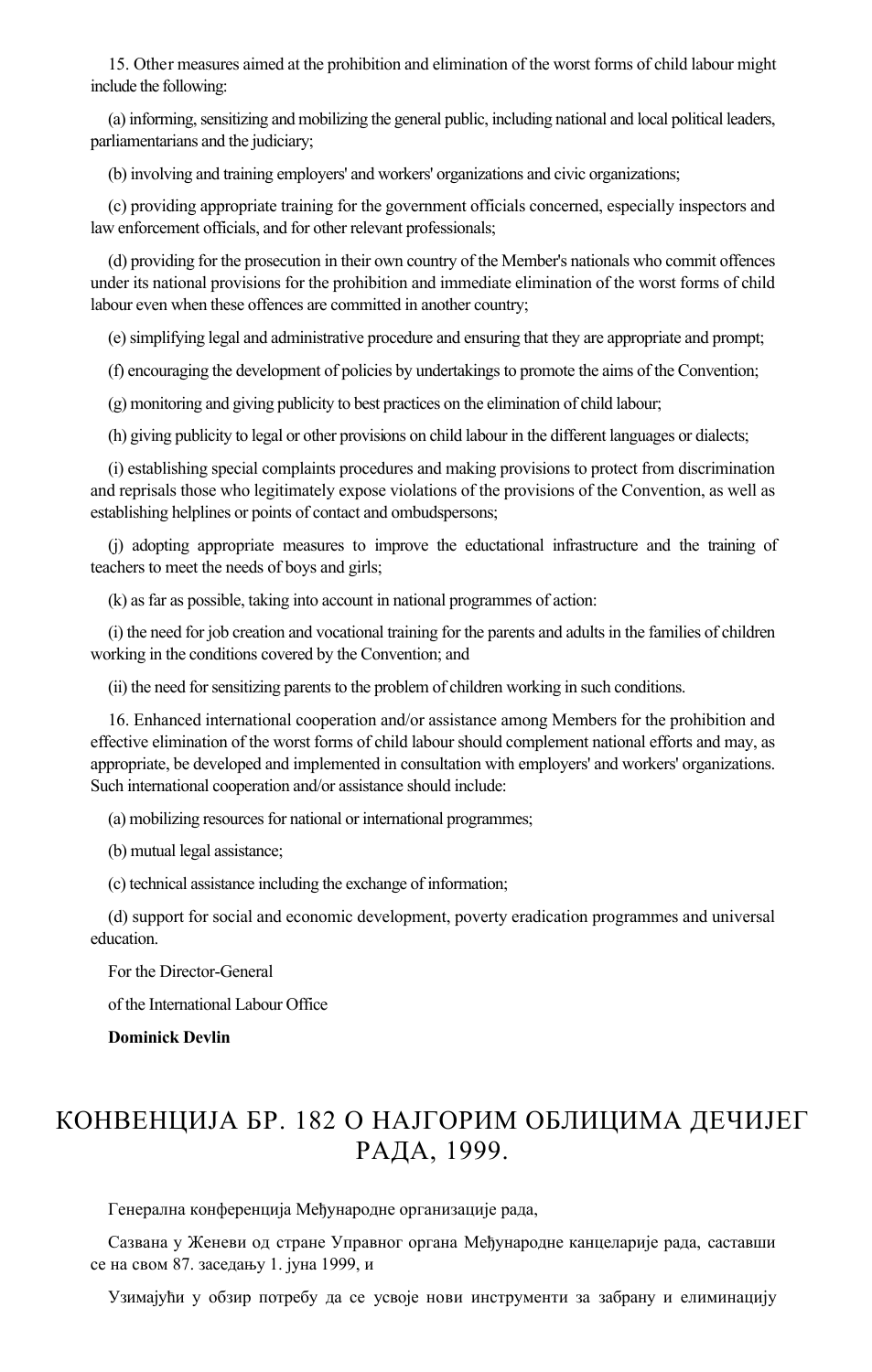најгорих облика дечијег рада, као главни приоритет за националну и међународну акцију, укључујући међународну сарадњу и помоћ, ради допуњавања Конвенције и Препоруке које се односи на доњу старосну границу за упошљавање, 1973, које остају основни инструменти у области дечијег рада, и

Сматрајући да успешна елиминација најгорих облика дечијег рада захтева хитну и свеобухватну акцију, узевши у обзир важност бесплатног основног образовања и потребу да се деца која су у питању одустане са сваког таквог рада и да се обезбеди њихов опоравак и социјална интеграција, решавајући истовремено потребе њихових породица, и

Позивајући се на резолуцију која се односи на елиминацију дечијег рада коју је усвојила Међународна конференција рада на свом 83. заседању 1996, и

Признајући да је дечији рад у великој мери узрокован сиромаштвом и да је дугорочно решење у сталном економском развоју који води друштвеном напретку, нарочито ублажавању сиромаштва и образовању за све, и

Позивајући се на Конвенцију о правима детета коју је усвојила Генерална скупштина Уједињених нација 20. новембра 1989. и

Позивајући се на Декларацију МОР о основним принципима и правима на раду и њен наставак, које је усвојила Међународна конференција рада на свом 86. заседању 1998. и

Позивајући се на то да су неки од најгорих облика дечијег рада обухваћени другим међународним инструментима, нарочито Конвенцијом о принудном раду, 1930, и Допунском конвенцијом Уједињених нација о укидању ропства, трговине робљем и институција и обичаја сличних ропству, 1956. и

Доневши одлуке о усвајању одређених предлога који се односе на дечији рад, што је четврта тачка дневног реда заседања, и

Утврдивши да ће ови предлози добити облик међународне конвенције;

усваја овог седамнаестог дана јуна године хиљадудеветстодеведесетдевете следећу конвенцију, која се може навести као Конвенција о најгорим облицима дечијег рада, 1999.

#### **Члан 1.**

Свака чланица која ратификује ову конвенцију предузима хитне и ефикасне мере како би обезбедила да се најгори облици дечијег рада под хитно забране и елиминишу.

#### **Члан 2.**

За сврхе ове конвенције, израз *дете* односи се на сва лица млађа од 18 година.

## **Члан 3.**

За сврхе ове конвенције израз најгори облици дечијег рада обухвата:

(а) све облике ропства или обичаја сличних ропству, као што су продаја и кријумчарење деце, дужничко ропство и кметство и принудни или обавезни рад, укључујући принудно или обавезно регрутовање деце за учешће у оружаним сукобима;

(б) коришћење, набављање или нуђење детета ради проституције, производње порнографије или за порнографске представе;

(ц) коришћење, набављање или нуђење детета за недозвољене активности, нарочито за производњу и кријумчарење дроге онако како су дефинисане релевантним међународним уговорима;

(д) рад који је, по својој природи или околностима у којима се обавља, вероватно штетан по здравље, безбедност или морал деце.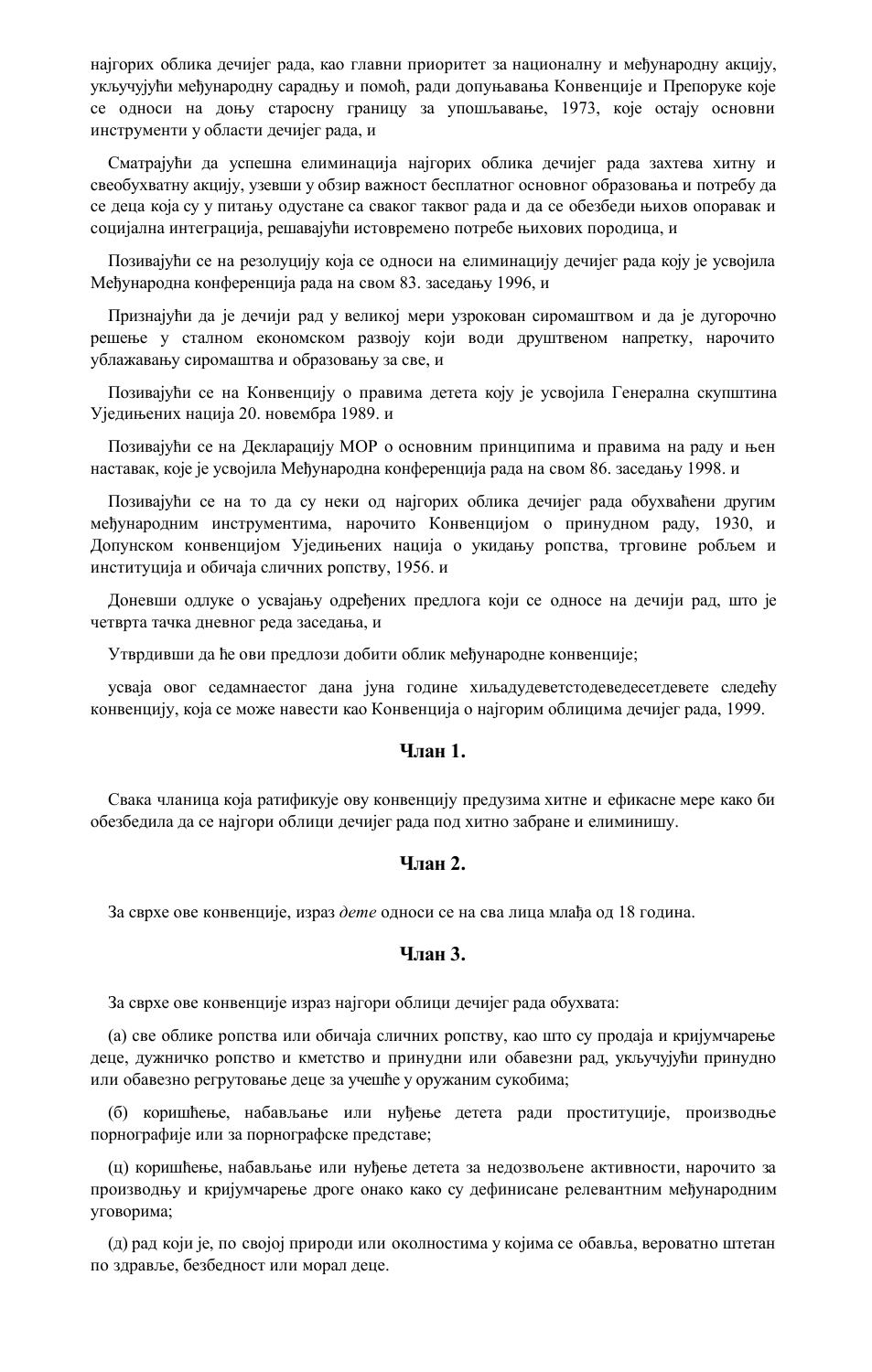#### **Члан 4.**

1. Врста послова из члана 3(д) утврђују се националним законима или прописима или их утврђује надлежан орган, после консултација са организацијама заинтересованих послодаваца и радника, узимајући у обзир релевантне међународне стандарде, нарочито ст. 3. и 4. Препоруке о најгорим облицима дечијег рада, 1999.

2. Надлежни орган, после консултација са организацијама заинтересованих послодаваца и радника, идентификује где постоје тако утврђене врсте послова.

3. Списак врста послова утврђених према ставу 1. овог члана периодично се испитује и ревидира према потреби, у консултацији са организацијама заинтересованих послодаваца и радника.

# **Члан 5.**

Свака чланица, након консултације са организацијама послодаваца и радника, утврђује или одређује одговарајуће механизме за праћење примене одредаба којима се спроводи ова конвенција.

#### **Члан 6.**

1. Свака чланица израђује и спроводи програме акције за елиминисање најгорих облика дечијег рада као приоритет.

2. Такви програми акције се израђују и спроводе у консултацији са релевантним владиним институцијама и организацијама послодаваца и радника, узимајући у обзир мишљења других заинтересованих група према потреби.

# **Члан 7.**

1. Свака чланица предузима све неопходне мере да обезбеди делотворну примену и спровођење одредаба којима се спроводи ова конвенција, укључујући увођење и примену казнених санкција или, према потреби, других санкција.

2. Свака чланица, узимајући у обзир важност образовања у елиминисању дечијег рада, предузима ефикасне и временски орочене мере да би:

(а) спречила ангажовање деце у најгорим облицима дечијег рада;

(б) пружила неопходну и одговарајућу директну помоћ за повлачење деце са најгорих облика дечијег рада и њихову рехабилитацију и социјалну интеграцију;

(ц) обезбедила приступ бесплатном основном образовању и, где год је могуће и потребно, обуку за занимања, за децу која су повучена са најгорих облика дечијег рада;

(д) идентификовала и дошла до деце која су изложена посебним ризицима; и

(е) уважила специјалну ситуацију девојчица.

3. Свака чланица одређује надлежни орган одговоран за примену одредаба којима се спроводи ова конвенција.

#### **Члан 8.**

Чланице предузимају одговарајуће кораке да би једна другој помогле у спровођењу ове конвенције путем појачане међународне сарадње односно помоћи, укључујући подршку друштвеном и економском развоју, програмима искорењивања сиромаштва и образовања за све.

#### **Члан 9.**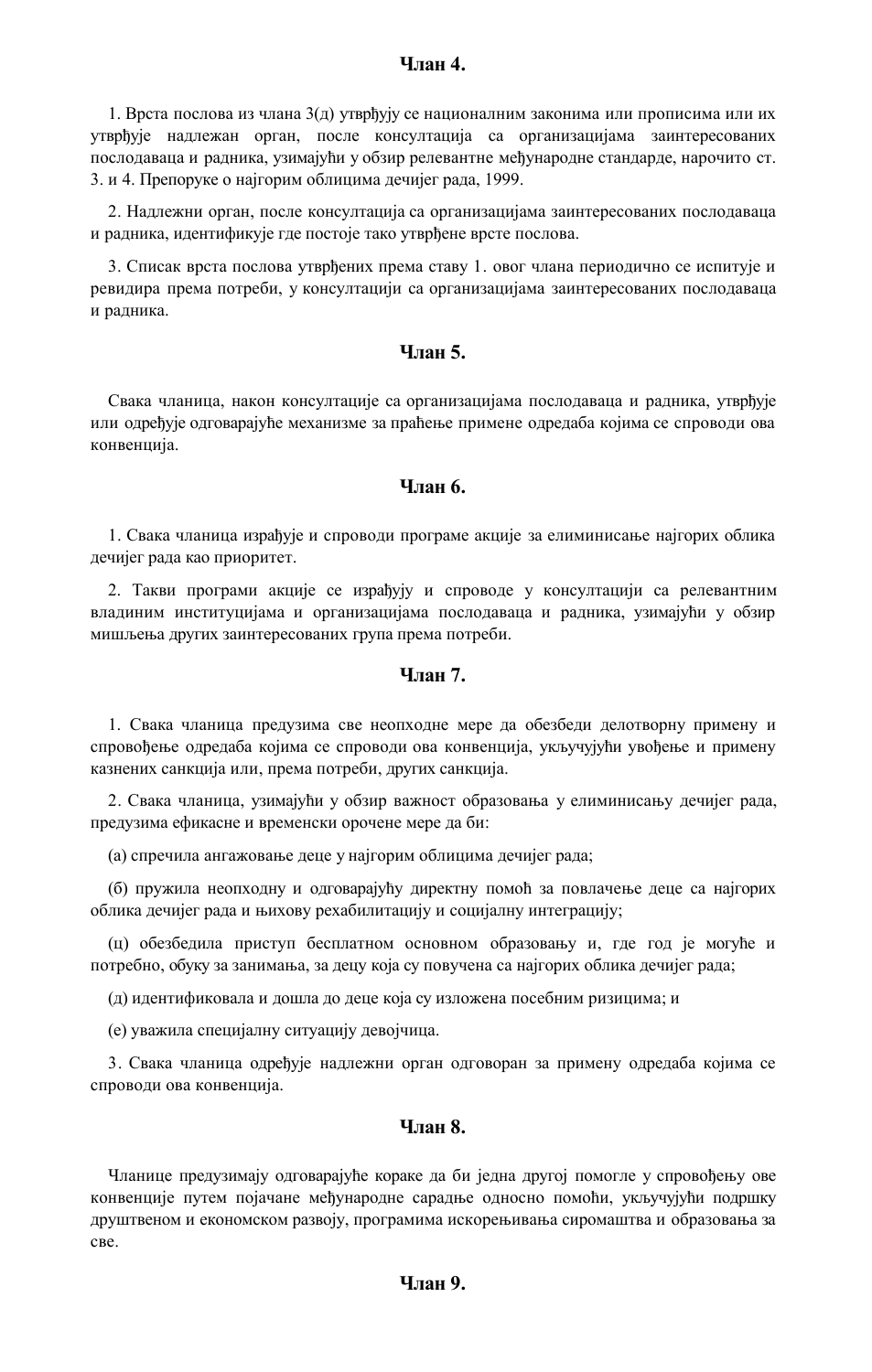О званичним ратификацијама ове конвенције обавештава се генерални директор Међународне канцеларије рада ради регистрације.

### **Члан 10.**

1. Ова конвенција је обавезујућа само за оне чланице Међународне организације рада чије су ратификације регистроване код генералног директора Међународне канцеларије рада.

2. Она ступа на снагу 12 месеци након датума под којим су код генералног директора регистроване ратификације две чланице.

3. Након тога, ова конвенција ступа на снагу за било чију чланицу 12 месеци након датума под којим је регистрована њена ратификација.

#### **Члан 11.**

1. Чланица која је ратификовала ову конвенцију може да је откаже након истека десет година од датума када је Конвенција први пут ступила на снагу, актом достављеним генералном директору Међународне канцеларије рада ради регистровања. Такво отказивање ступа на снагу тек годину дана након датума под којим је регистровано.

2. Свака чланица која је ратификовала ову конвенцију и која не искористи, у року од годину дана након истека периода од десет година поменутог у претходном ставу, право на отказивање предвиђено овим чланом, биће обавезна за наредни период од десет година, а након тога може да откаже ову конвенцију по истеку сваког десетогодишњег периода под условима предвиђеним овим чланом.

#### **Члан 12.**

1. Генерални директор Међународне канцеларије рада обавештава све чланице Међународне организације рада о регистровању свих ратификација и актима отказивања које су му доставиле чланице организације.

2. При обавештавању чланица организације о регистровању друге ратификације, генерални директор скреће пажњу чланицама организације на датум под којим Конвенција ступа на снагу.

#### **Члан 13.**

Генерални директор Међународне канцеларије рада доставља генералном секретару Уједињених нација, ради регистровања у складу са чланом 102. Повеље Уједињених нација, потпуне детаље свих ратификација и аката отказивања које је регистровао генерални директор у складу са одредбама претходних чланова.

#### **Члан 14.**

Онда када то сматра неопходним, Управни орган Међународне канцеларије рада подноси Генералној конференцији извештај о раду ове конвенције и испитује да ли је пожељно да се на дневни ред Конференције стави питање њене ревизије, у целини или делимично.

#### **Члан 15.**

1. Ако Конференција усвоји нову конвенцију која ревидира ову конвенцију у целини или делимично, онда, осим ако нова конвенција не предвиђа другачије:

(а) ратификација од стране чланице нове ревидиране конвенције ipso jure укључује моментално отказивање ове конвенције, без обзира на одредбе члана 11, ако и када нова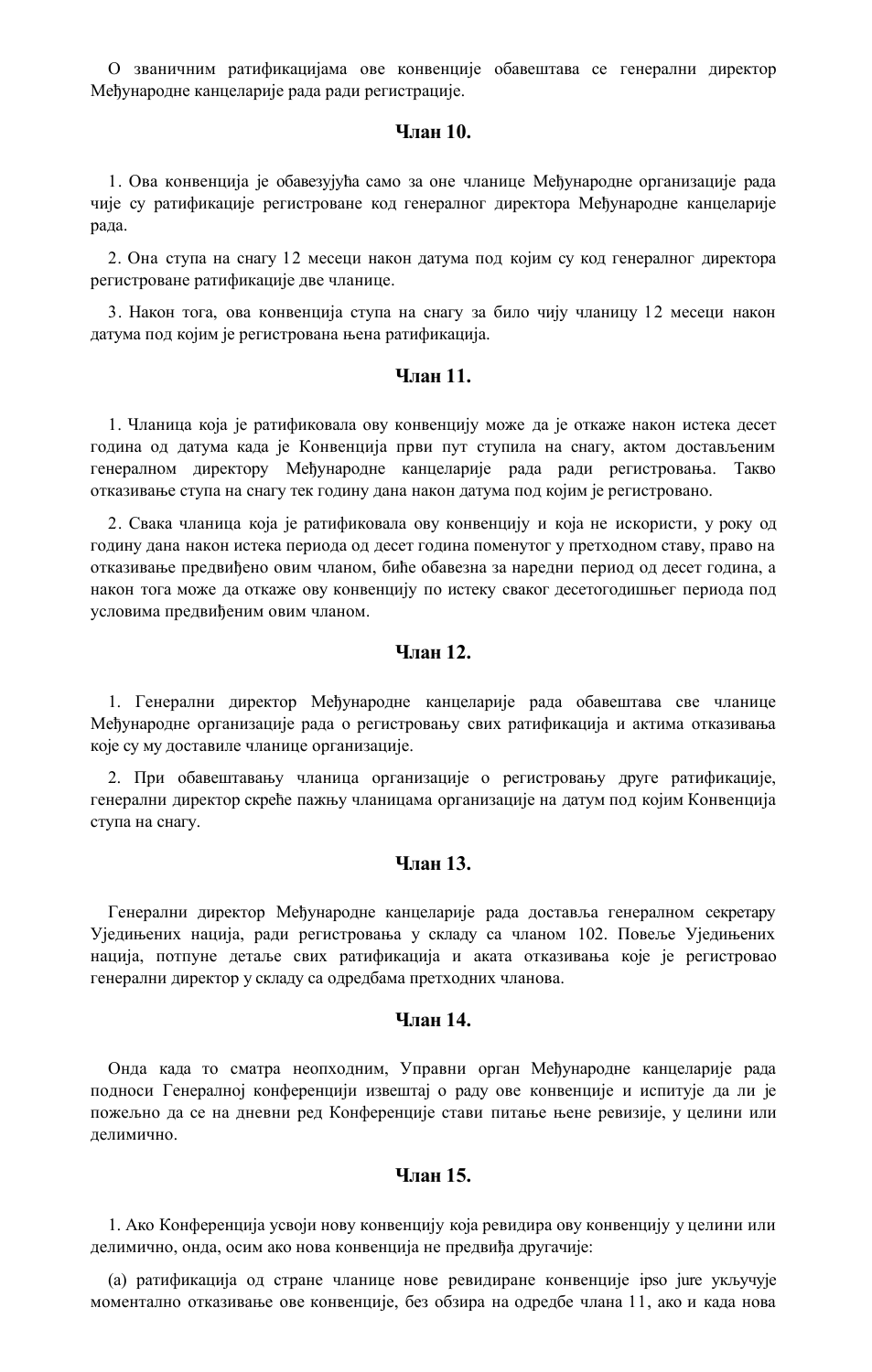конвенција буде ступила на снагу;

(б) од датума под којим нова ревидирана конвенција ступи на снагу, ова конвенција престаје да буде отворена за ратификацију од стране чланица.

2. Ова конвенција у сваком случају остаје на снази у свом садашњем облику и садржају за оне чланице које су ратификовале, али нису ратификовале ревидирану конвенцију.

### **Члан 16.**

Енглеска и француска верзија текста ове конвенције су подједнако меродавне.

Горенаведено је аутентичан текст Конвенције једногласно усвојен на Генералној конференцији Међународне организације рада током 87. заседања, које је одржано у Женеви и завршено 17. јуна 1999. године.

У потврду чега смо потписали овог 18. јуна 1999. године.

Текст Конвенције како је овде пренет представља веродостојну копију текста овереног потписима председника Међународне конференције рада и генералног директора Међународне организације рада.

За генералног директора

Међународне организације рада

**Доминик Девлин**, с. р.

правни саветник

Међународне организације рада

# ПРЕПОРУКА БР. 190 О ЗАБРАНИ И ХИТНОЈ АКЦИЈИ ЗА УКИДАЊЕ НАЈГОРИХ ОБЛИКА ДЕЧИЈЕГ РАДА

Генерална конференција Међународне организације рада,

Коју је у Женеви сазвао Управни орган Међународне канцеларије рада, а која се састала на свом 87. заседању 1. јуна 1999. године, и

Која је усвојила Конвенцију о најгорим облицима дечијег рада, 1999. и

Која је одлучила да усвоји одређене предлоге у погледу дечијег рада, што је 4. тачка на дневном реду заседања, и

Која је одлучила да ти предлози добију облик Препоруке којом се допуњује Конвенција о најгорим облицима дечијег рада, 1999;

усваја овог седамнаестог дана јуна године хиљаду деветстотина деведесет девете следећу Препоруку која се мође цитирати као Препорука о најгорим облицима дечијег рада, 1999.

1. Одредбе ове Препоруке допуњују одредбе Конвенције о најгорим облицима дечијег рада, 1999 (у даљем тексту: "Конвенција") и треба да се примењују у вези са њима.

# **I. Програми акције**

2. Програми акције поменути у члану 6. Конвенције треба да се под хитно конципирају и реализују, а у консултацији са одговарајућим владиним институцијама и организацијама послодаваца и радника, при чему треба водити рачуна о ставовима деце која су непосредно погођена најгорим облицима дечијег рада, њихових породица и, већ према погодности, осталих заинтересованих група које су опредељене за циљеве Конвенције и ове препоруке. Ови програми треба, између осталог, да имају за циљ да: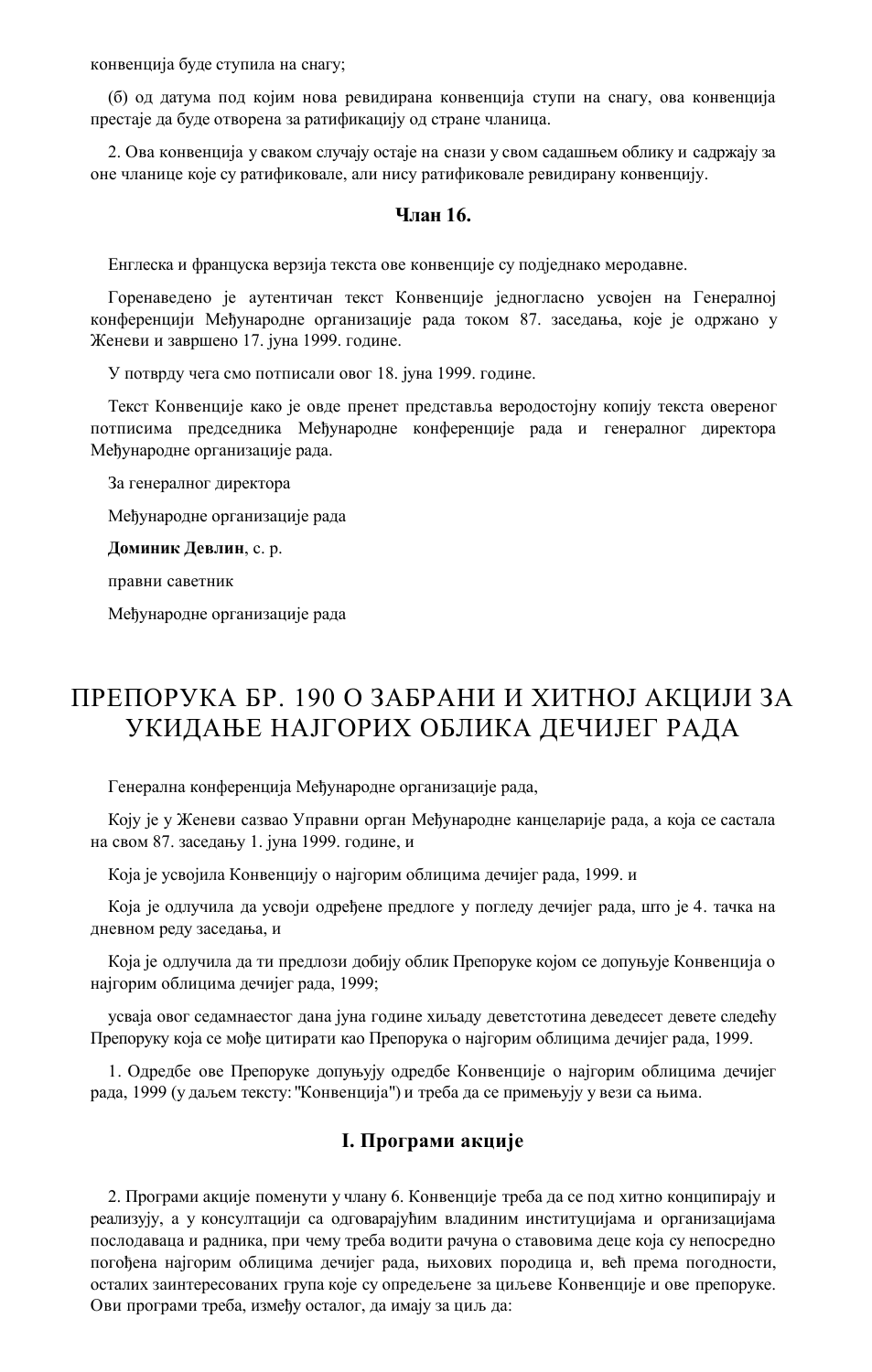(а) идентификују и осуде најгоре облике дечијег рада;

(б) спрече ангажовање и уклоне ту децу из најгорих облика дечијег рада, штитећи их од репресалија и обезбеђујући њихову рехабилитацију и социјалну интеграцију кроз мере којима се решавају њихове васпитне, физичке и психолошке потребе;

(ц) поклоне посебну пажњу:

(i) млађој деци;

(ii) женској деци;

(iii) проблему прикривених радних ситуација у којима су посебно угрожене девојчице;

(iv) осталим групама деце која су посебно угрожена или имају посебне потребе;

(д) идентификују, стигну до и раде са заједницама у којима су деца посебно угрожена;

(е) информишу, учине осетљивим на и мобилишу јавно мњење и заинтересоване групе, укључујући децу и њихове породице.

### **II. Опасан рад**

3. Код одређивања врста рада поменутих у члану 3(д) Конвенције, и код идентификовања случајева где постоје, потребно је, између осталог, узети у обзир:

(а) рад који излаже децу физичком, психолошком или сексуалном злостављању;

(б) рад под земљом, под водом, на опасним висинама или у затвореним просторима;

(ц) рад са опасним машинама, опремом и алаткама, или рад који укључује руковање са или транспортовање великих терета;

(д) рад у нездравом окружењу у коме деца могу, на пример, бити изложена деловању опасних материја, агенсима или процесима или температурама, нивоима буке или вибрацијама који могу угрозити њихово здравље;

(е) рад под посебно тешким условима, као што је рад са дугим радним временом или ноћни или рад када је дете без разлога заточено у просторијама послодавца.

4. За врсте рада поменуте у члану 3(д) Конвенције и горњем ставу 3. национални закони или прописи или надлежни државни органи би могли, по обављеним консултацијама са заинтересованим организацијама радника и послодаваца, да дају дозволу за запошљавање или рад са навршених 16 година старости под условом да се здравље, безбедност и морал деце којих се ово тиче у пуној мери заштите и да су деца стекла одговарајуће конкретно искуство или завршила стручну обуку из одговарајуће гране делатности.

# **III. Спровођење**

5.(1) Потребно је сакупити и редовно ажурирати детаљне информације и статистичке податке о природи и степену дечијег рада како би послужили као основ за одређивање приоритета за националну акцију за укидање дечијег рада и, конкретно, за хитну забрану и елиминацију његових најгорих облика.

(2) У мери у којој је то могуће, такве информације и статистички подаци треба да обухвате податке рашчлањене према полу, старосној групи, занимању, грани привредне делатности, статусу при запошљавању, школској спреми и географској локацији. Потребно је узети у обзир значај ефикасног система регистровања рођених, укључујући издавање извода из матичне књиге рођених.

(3) Потребно је сакупити и редовно ажурирати релевантне податке о кршењима националних одредаба за забрану и укидање најгорих облика дечијег рада.

6. Прикупљање и обрада информација и података поменутих у горњем ставу 5. треба да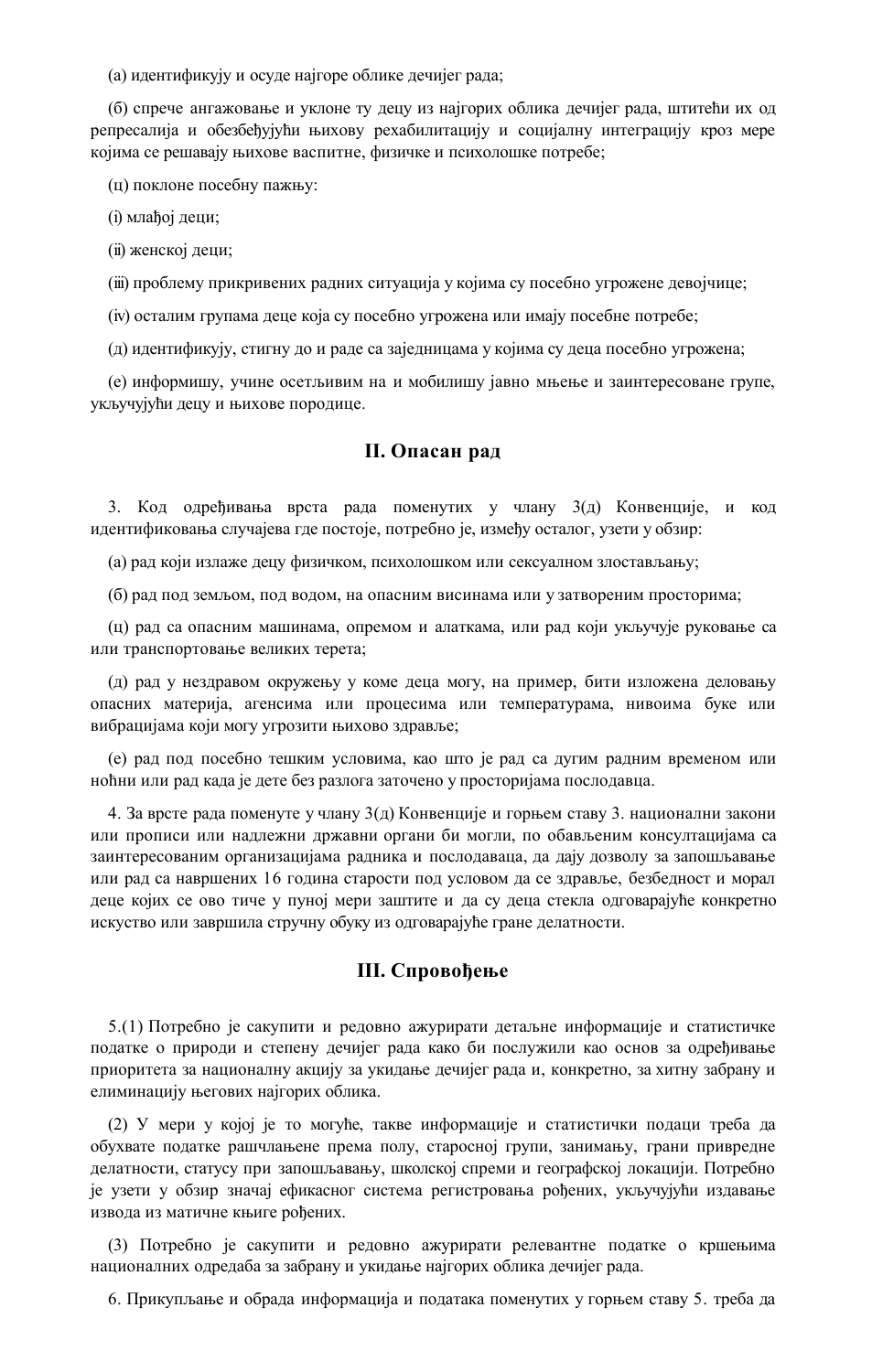се врши уз поклањање дужне пажње праву на приватност.

7. Информације прикупљене сходно горњем ставу 5. треба редовно слати Међународној канцеларији рада.

8. Чланице треба да успоставе или одреде одговарајуће националне механизме за праћење спровођења националних одредаба за забрану и укидање најгорих облика дечијег рада по обављеним консултацијама са организацијама послодаваца и радника.

9. Чланице треба да осигурају да надлежни државни органи који имају надлежности за спровођење националних одредаба за забрану и укидање најгорих облика дечијег рада сарађују једни са другима и координирају своје активности.

10. Национални закони или прописи или надлежни државни орган треба да одреди која ће лица бити одговорна у случају непоштовања националних одредаба за забрану и укидање најгорих облика дечијег рада.

11. Чланице треба, у мери у којој је то сагласно са националним законодавством, да сарађују са међународним напорима на хитној забрани и укидању најгорих облика дечијег рада тиме што ће:

(а) прикупљати и размењивати информације о кривичним делима укључујући она која су везана за међународне мреже;

(б) откривати и судски гонити лица укључена у продају и недозвољену трговину децом или у коришћење, налажење или понуду деце за недозвољене активности, за проституцију, за производњу порнографије или порнографске сеансе;

(ц) регистровати починиоце таквих кривичних дела.

12. Чланице треба да утврде да се следећи најгори облици дечијег рада сматрају кривичним делима:

(а) сви облици ропства или праксе сличне ропству, као што су продаја и недозвољена трговина децом, дужничко ропство и робовање и принудни или обавезни рад укључујући принудно или обавезно регрутовање деце како би се користила у оружаном сукобу;

(б) коришћење, налажење или понуда неког детета за проституцију, производњу порнографије или за порнографске сеансе;

(ц) коришћење, набављање или понуда неког детета за недозвољене активности, и конкретно за производњу и недозвољену трговину дрогом као што је дефинисано у релевантним међународним уговорима или за активности које укључују недозвољено ношење или коришћење ватреног оружја или другог наоружања.

13. Чланице треба да осигурају да се казне укључујући, већ према погодности, кривичне казне примењују на прекршаје националних одредаба за забрану и укидање било које врсте рада поменутог у члану 3(д) Конвенције.

14. Чланице, исто тако, треба под хитно да обезбеде друге кривичне, грађанске или административне лекове, тамо где је то одговарајуће, како би осигурале ефикасно спровођење националних одредаба за забрану и укидање најгорих облика дечијег рада, као што је посебан надзор над предузећима која су користила најгоре облике дечијег рада и како би, у случајевима упорног кршења размотриле могућности привременог или трајног одузимања дозвола за рад.

15. Остале мере које имају за циљ забрану и укидање најгорих облика дечијег рада би могле да обухвате следеће:

(а) информисање, утицање на емоције и мобилисање шире јавности, укључујући националне и локалне политичке лидере, парламентарце и судство;

(б) укључивање и обуку организација послодаваца и радника и грађанских организација;

(ц) обезбеђење одговарајуће обуке за заинтересоване владине функционере, нарочито инспекторе, органе за одржавање реда и друге релевантне стручњаке;